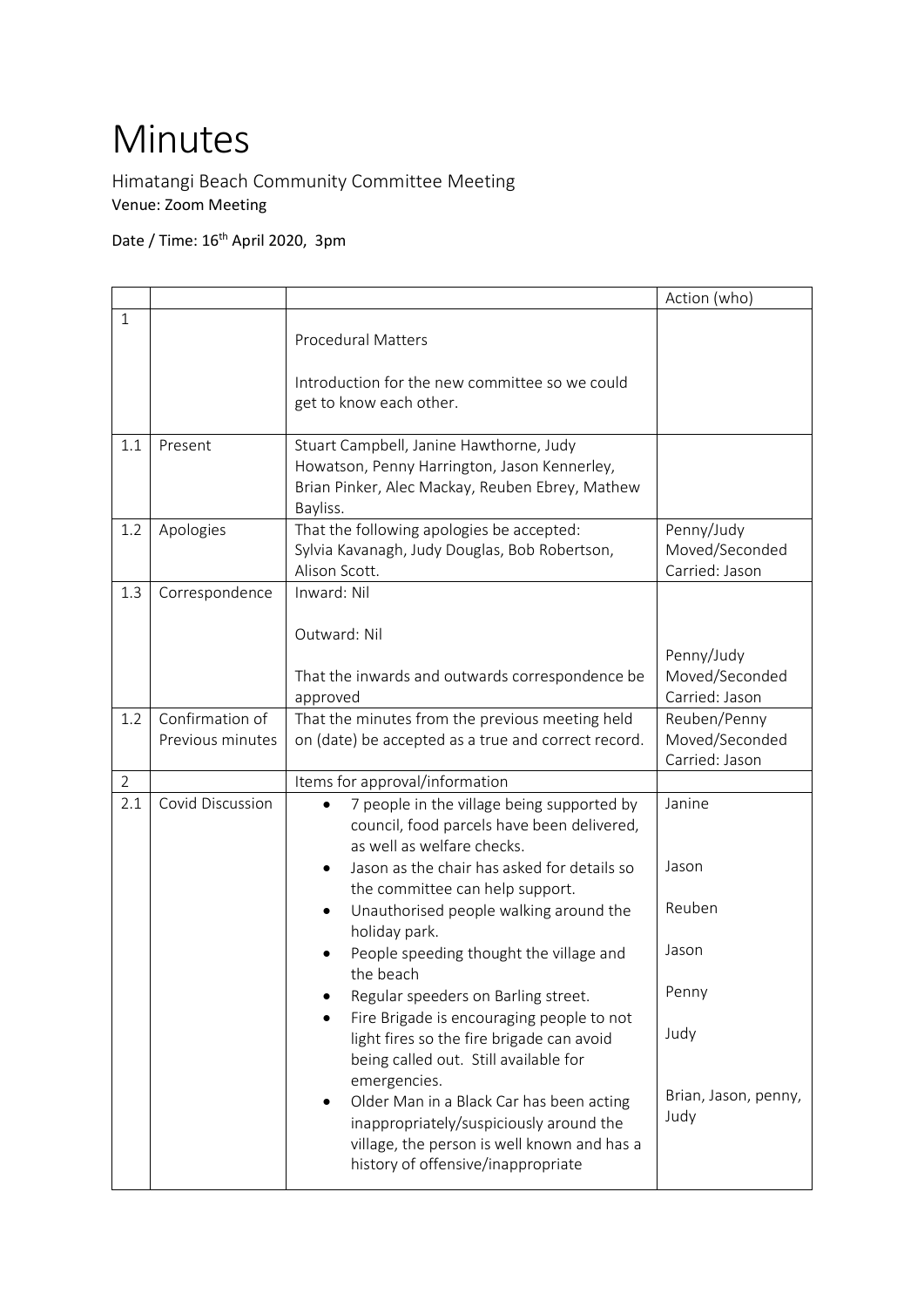|     |                       | communication with members of the<br>community and has been reported to the<br>police. There was concern as the person<br>was talking to young girls and boys around<br>the community.<br>Good information coming through from<br>council for assistance.<br>Please check on people in the community<br>٠<br>and get anyone you know that needs | Jason<br>Janine         |
|-----|-----------------------|-------------------------------------------------------------------------------------------------------------------------------------------------------------------------------------------------------------------------------------------------------------------------------------------------------------------------------------------------|-------------------------|
|     |                       | assistance to ring the council, or go to their<br>website and fill out an assistance form.<br>Council will get their grocery list and<br>deliver it and an invoice/payment plan can<br>be arranged after.                                                                                                                                       |                         |
| 2.3 | Community Plan        | Review of Community Plan Projects (what's<br>been completed, what's been planned,<br>timeline, issues, actions.                                                                                                                                                                                                                                 |                         |
|     |                       | A list is being compiled to discuss what the<br>community would like to do for projects<br>going forward.                                                                                                                                                                                                                                       | Reuben                  |
|     |                       | A meeting will be had of just the<br>committee members to discuss<br>ideas/options in approximately 2 weeks.                                                                                                                                                                                                                                    | Committee               |
|     |                       | A copy of or previous requests for the 10-<br>year plan was requested.                                                                                                                                                                                                                                                                          | Janine                  |
|     |                       | Discussion was had about getting<br>consistency between costal and<br>community management plans.                                                                                                                                                                                                                                               | Alec                    |
|     |                       | Coastal Management plan is currently out<br>for review on the mdc have you say page<br>and should be referenced when planning<br>our community plan.                                                                                                                                                                                            | Mathew                  |
|     | Community<br>Projects | Progress on projects (what's been<br>completed, what's been planned, timeline,<br>issues, action)                                                                                                                                                                                                                                               |                         |
|     |                       | Projects that are currently underway<br>Signage for the hall, this is<br>currently in the design phase, Chris<br>and Brian Rosvall were working on<br>this.                                                                                                                                                                                     | Chris<br>Rosvall/Reuben |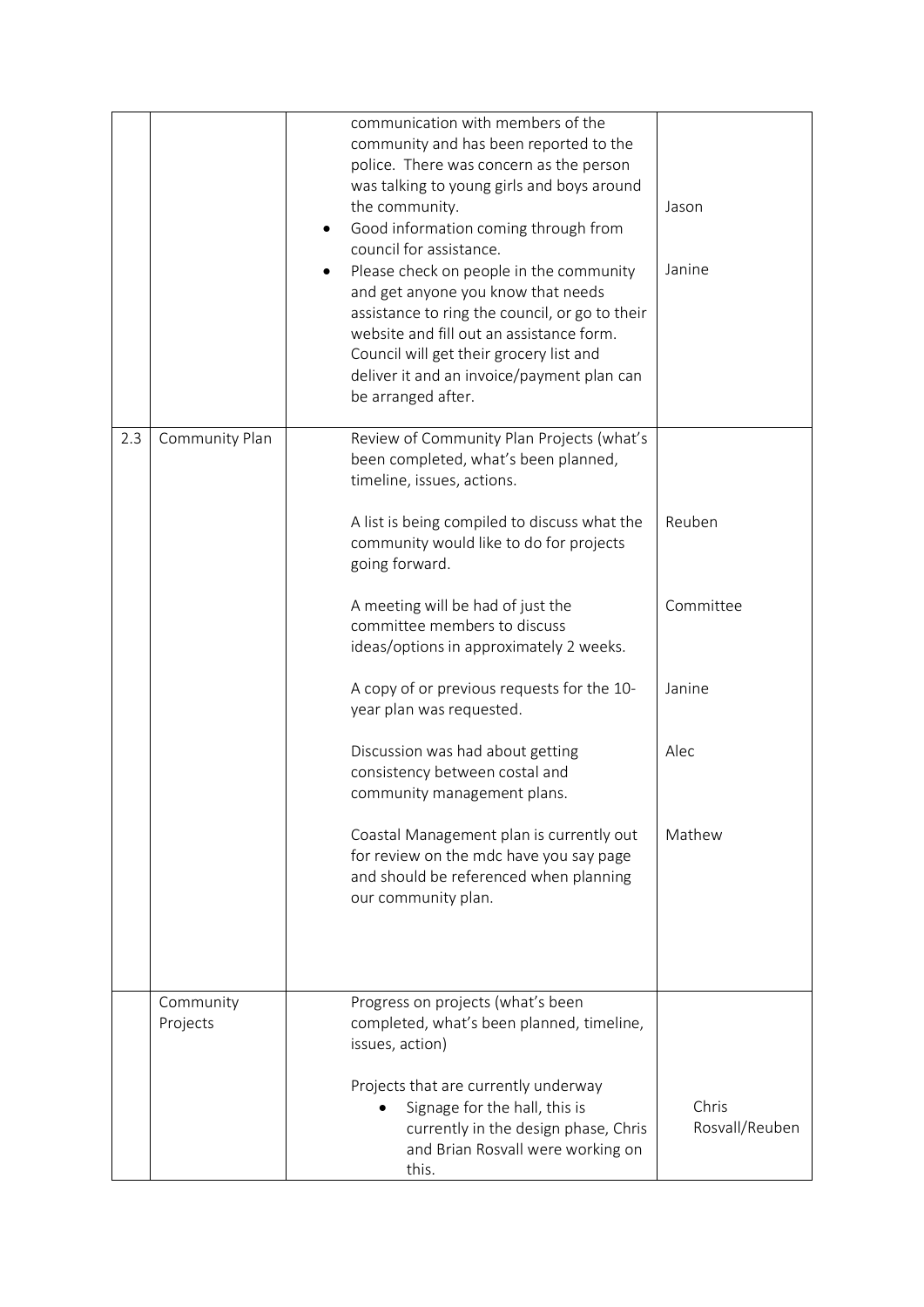|     |                            | Entranceway sculpture, this needs<br>some work to make it stand out.<br>Reuben will come up with ideas for<br>this.                                                                                                                                                                     | Reuben                          |
|-----|----------------------------|-----------------------------------------------------------------------------------------------------------------------------------------------------------------------------------------------------------------------------------------------------------------------------------------|---------------------------------|
|     |                            | MDC Community Project Funding<br>Balance:\$                                                                                                                                                                                                                                             |                                 |
| 3   |                            | Other business                                                                                                                                                                                                                                                                          |                                 |
| 3.3 | Community<br>patrol report | Penny has resigned from the patrol<br>The patrol has been stood down during the<br>lockdown due to social distancing requirements                                                                                                                                                       | Penny                           |
|     |                            | and after many requests for an exemption for 2<br>people in the vehicle or social distancing<br>requirements the patrol was still told to stand<br>down.                                                                                                                                |                                 |
|     |                            | The patrol is going to have a meeting to decide if<br>they should disband the patrol as they are not<br>getting any support from police or the national<br>body. This is not an isolated situation with other<br>patrols such as Foxton having similar problems.                        |                                 |
|     |                            | An email has been sent to MDC to request support<br>to get the patrol up and running at a time that the<br>community needs people patrolling.                                                                                                                                           |                                 |
|     |                            | Alec Mackay said that is important that the patrols<br>continue as they are integral part of a resilient and<br>robust community. As a community we should be<br>concerned about this.                                                                                                  | Alec                            |
|     |                            | MDC identifies community patrol and<br>neighbourhood support as core supporting<br>agencies. They are part of emergency<br>management even pre covid. MDC are escalating<br>this higher as they see that the community patrol<br>being stood down as removing an important<br>resource. | Janine                          |
|     |                            | Jason asked if there is a time line for getting a<br>solution to getting the community patrol back<br>online.                                                                                                                                                                           | Jason                           |
|     |                            | Janine suggested that we send our concerns to the<br>minister of Parliament to see if we can get<br>assistance from them.                                                                                                                                                               | Janine                          |
|     |                            | Penny will discuss this at the patrol meeting, Jason<br>will attend and then write a letter to be sent to the<br>council so they can send it higher up the chain.                                                                                                                       | Jason, Penny,<br>Janine, Reuben |